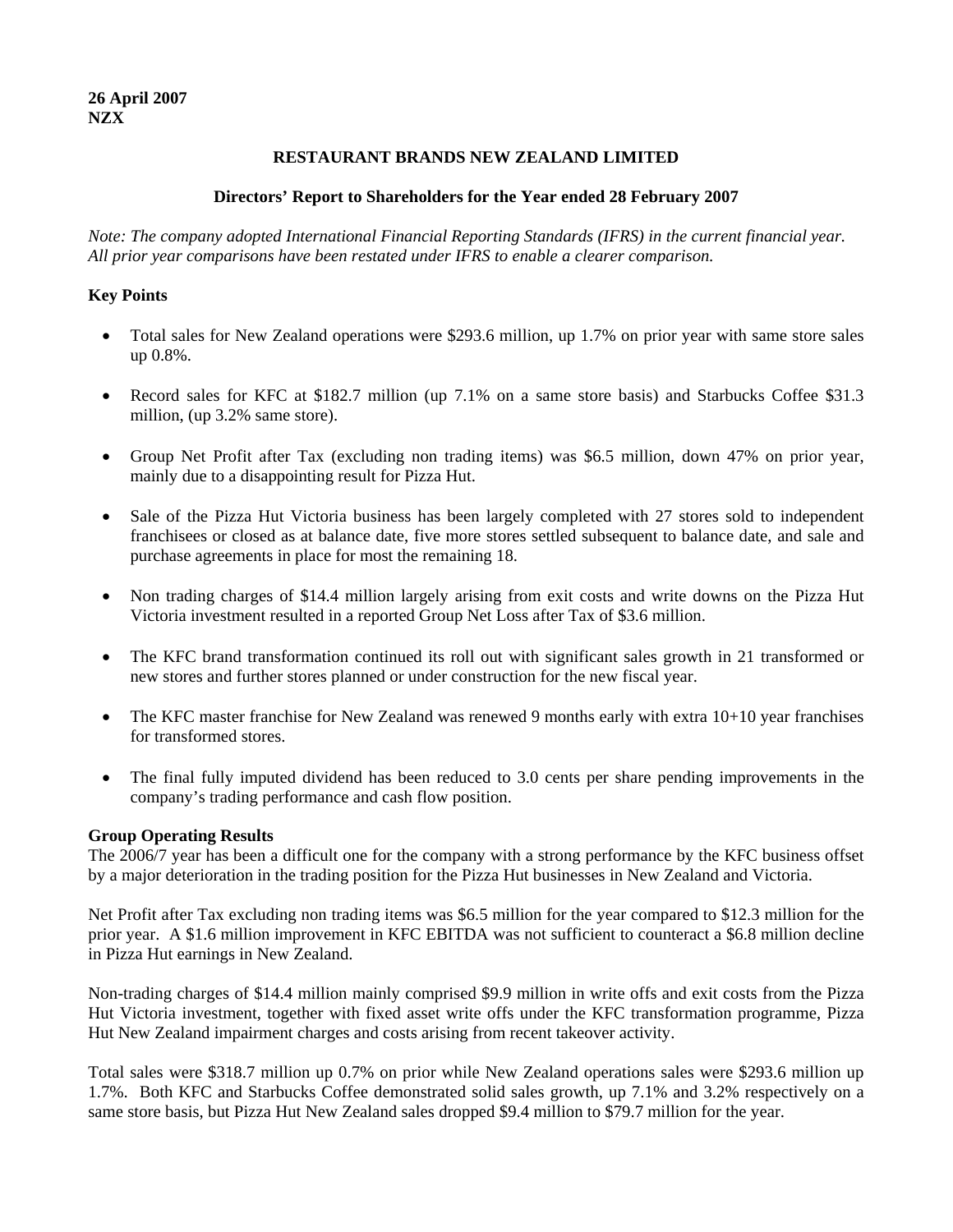Store EBITDA for the year was down \$8.1 million to \$37.0 million largely on the back of the reduced Pizza Hut earnings.

Above store overheads (G&A costs) were reduced by 7.8% on prior year with some cost reductions in New Zealand and a downsizing of the Australian operations.

Depreciation charges were flat to prior year with increases from KFC transformation capex offset by cessation of a depreciation charge in Pizza Hut Victoria with the reclassification of the Australian business as held for sale.

Year end store numbers at 237 in New Zealand were two down on February 2006 following some Pizza Hut store closures. Twenty three stores are left in Australia at balance date, with 5 settling shortly after.

### **KFC**

KFC operations continued to build strong sales and improving margins as the impact of the store transformation programme gathered momentum. Total sales of \$182.7 million set a new record for the brand up 6.3% (7.1% same store) on the prior year. This was especially pleasing given the number of stores closed for transformation work and the removal of the delivery business from the last six stores.

Earnings were also up strongly, with EBITDA improving by \$1.6 million (5.4%) to \$31.2 million (17.1% of sales).

A further 11 stores were transformed over the year bringing total transformed store numbers to 21, nearly a quarter of the total network. Eight are scheduled for completion in the new fiscal year.

At 87, store numbers were down one on the prior year with two stores closing at lease end and one new store opening in Rototuna near Hamilton.

#### **Pizza Hut New Zealand**

A particularly difficult year for the Pizza Hut New Zealand business saw some significant reductions in sales volumes with consequent flow on effects to profitability. The impact of major competitor growth and aggressive pricing activity saw sales drop 10.5% to \$79.7 million for the year (down 11.8% same store).

The impact of the drop in sales, together with cost increases, particularly in labour, saw margins suffer accordingly, with the brand producing an EBITDA result of \$5.1 million for the year, \$6.8 million down on prior year.

A number of new operational and marketing initiatives are underway to address the shortfall which will arrest this decline in the new financial year.

One store opened in the period, being Hobson Street in Auckland. A number of stores were relocated and delco stores built to replace red roof restaurants. As part of the announced strategy of progressively closing red roofs, four of these restaurants were closed over the year, bringing store numbers to 103.

#### **Starbucks Coffee**

With continued sales growth of 12.2% the Starbucks Coffee business produced total sales of \$31.3 million for the year. Sales grew 3.2% on a same store basis.

The combined impact of higher labour costs and lower exchange rate last year meant that the brand was under some margin pressure. Starbucks EBITDA was \$3.6 million, \$0.3 million behind prior year. Some price increases and a weaker US dollar will assist in addressing this in the new year.

Three new stores were opened at Symonds Street and Sylvia Park in Auckland and Chartwell in Hamilton. This brought store numbers to 47 by year end.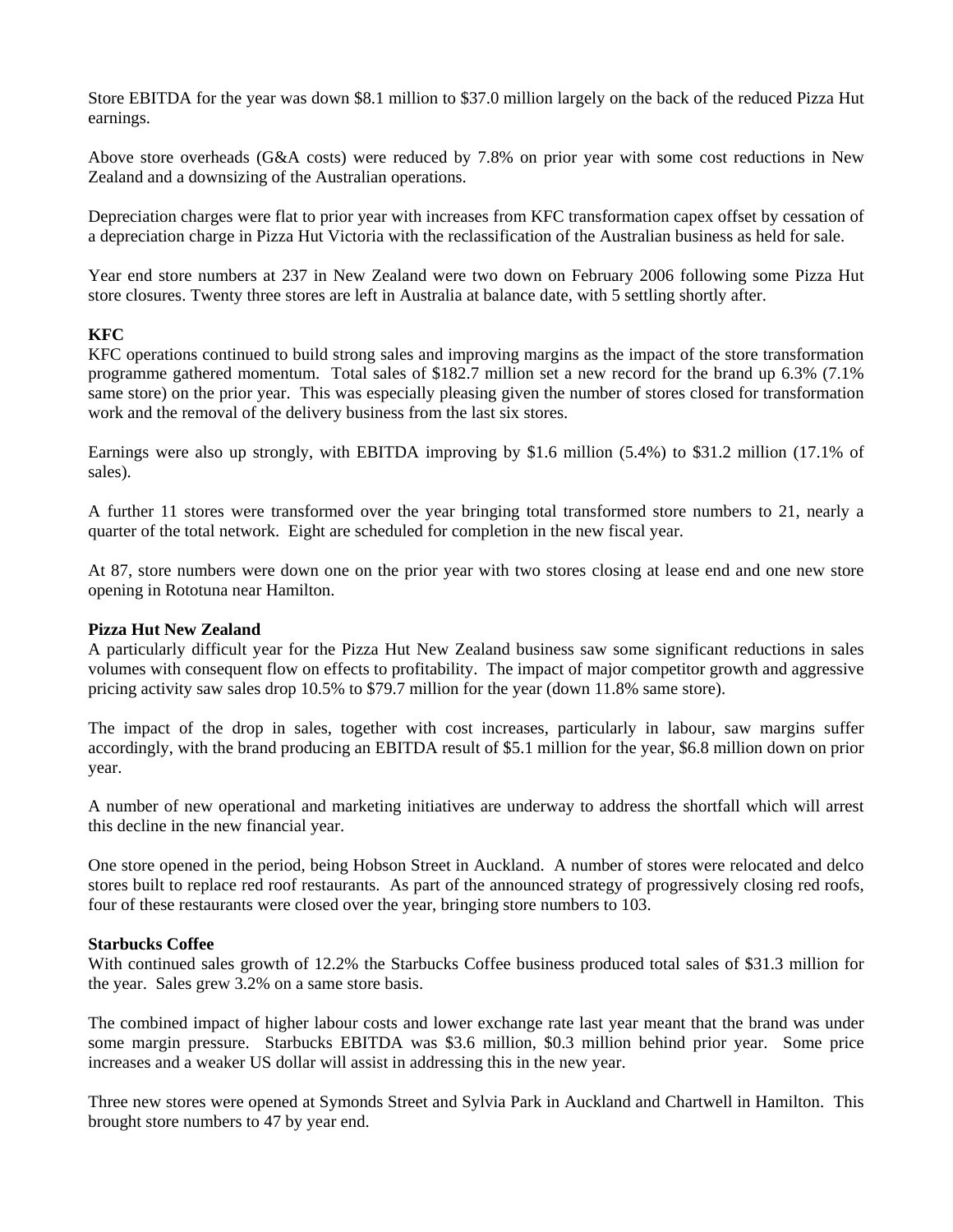### **Pizza Hut Victoria, Australia**

Following the company's announcement in April 2006 of its intention to exit this business, there has been an active campaign to sell stores off to independent franchisees. This has proved to be a difficult and drawn out process in dealing with landlords, potential new franchisees and Yum! as franchisor.

Twenty-seven stores were sold or closed over the year with another five settling immediately after year end. The company has agreements for sale on twelve out of the remaining eighteen with full exit expected by the end of the calendar year.

As the sale process has proceeded, the business has incurred further losses, finishing the year with an EBITDA loss at \$2.9 million. No further losses are anticipated to be incurred for this business in the new financial year.

#### **Cash Flow and Balance Sheet**

The deterioration of the Pizza Hut trading position in both Australia and New Zealand has flowed through to a reduction in operating cash flows to \$20.8 million from \$28.2 million in the prior year.

The Company made net investments totaling \$29.7 million in new stores, store upgrades and information technology over the year. Expenditure on KFC stores comprised more than half of the total invested, with franchise fees (mainly KFC franchise renewals) comprising another \$2.9 million.

As a result, borrowing levels have increased over prior year with bank debt up to \$48.6 million. New banking facilities of \$70 million were put in place at year end to meet future requirements.

#### **Accounting Policies**

This is the Company's first annual report to shareholders to be completed under the International Financial Reporting Standard (IFRS). Full details of material changes to accounting policies will be in the annual report and are published on the Company's website, [www.restaurantbrands.co.nz](http://www.restaurantbrands.co.nz/).

Under the new accounting standards, the company no longer amortises goodwill. It has however reviewed the carrying value of goodwill for its Pizza Hut New Zealand investment on the basis of future estimated cash flows from the business and taken up an impairment of \$1.1 million on the carrying value of its investment. The company has also recognized in the current year an estimated value for any future losses on the remaining stores in its Australian investment.

#### **Franchise Renewals**

The company renewed the KFC franchise for most of its stores in August 2006, nine months ahead of schedule. As part of these negotiations it secured an option to take a further 20 year franchise on its KFC transformed stores. A further number of Pizza Hut franchises become eligible for renewal in May 2007.

#### **Board and Management**

During the year, Mr Bill Falconer resigned as a director. The board records its thanks to Mr Falconer who had been chairman since the company was floated in 1997. Mr Ted van Arkel assumed the role of chairman in July 2006.

Sue Suckling was appointed to fill a casual vacancy in June 2006.

Vicki Salmon resigned as director and chief executive in March 2007. She too had been a director of the company from the beginning and the board also recognizes her contribution.